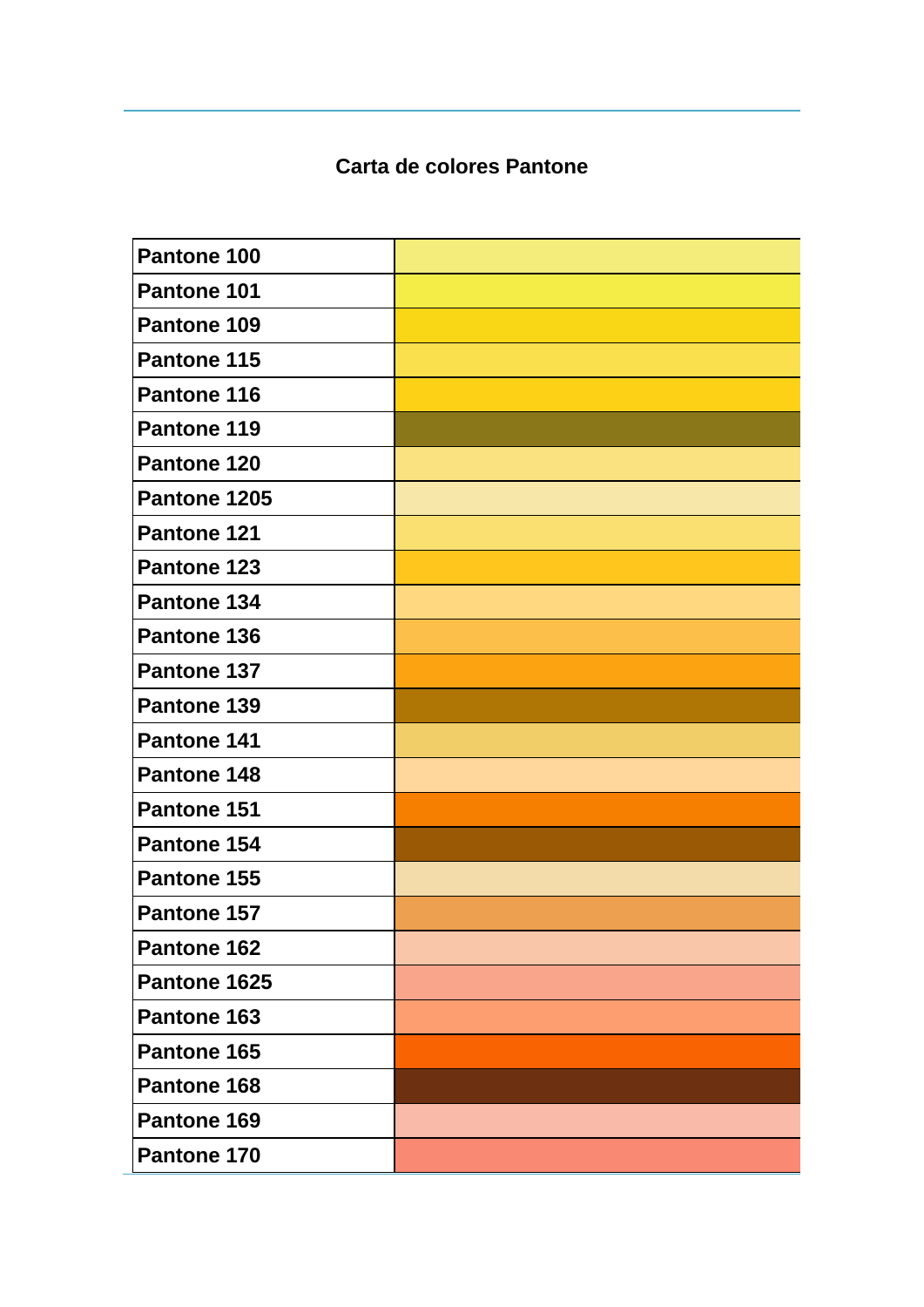| Pantone 172        |  |
|--------------------|--|
| Pantone 174        |  |
| Pantone 176        |  |
| Pantone 177        |  |
| Pantone 178        |  |
| Pantone 1797       |  |
| Pantone 180        |  |
| <b>Pantone 182</b> |  |
| Pantone 183        |  |
| Pantone 184        |  |
| Pantone 185        |  |
| Pantone 191        |  |
| <b>Pantone 192</b> |  |
| Pantone 1925       |  |
| Pantone 195        |  |
| Pantone 199        |  |
| Pantone 200        |  |
| Pantone 202        |  |
| Pantone 206        |  |
| Pantone 207        |  |
| Pantone 208        |  |
| Pantone 211        |  |
| Pantone 212        |  |
| Pantone 213        |  |
| Pantone 214        |  |
| Pantone 217        |  |
| Pantone 220        |  |
| Pantone 221        |  |
| Pantone 228        |  |
| Pantone 231        |  |
| Pantone 2375       |  |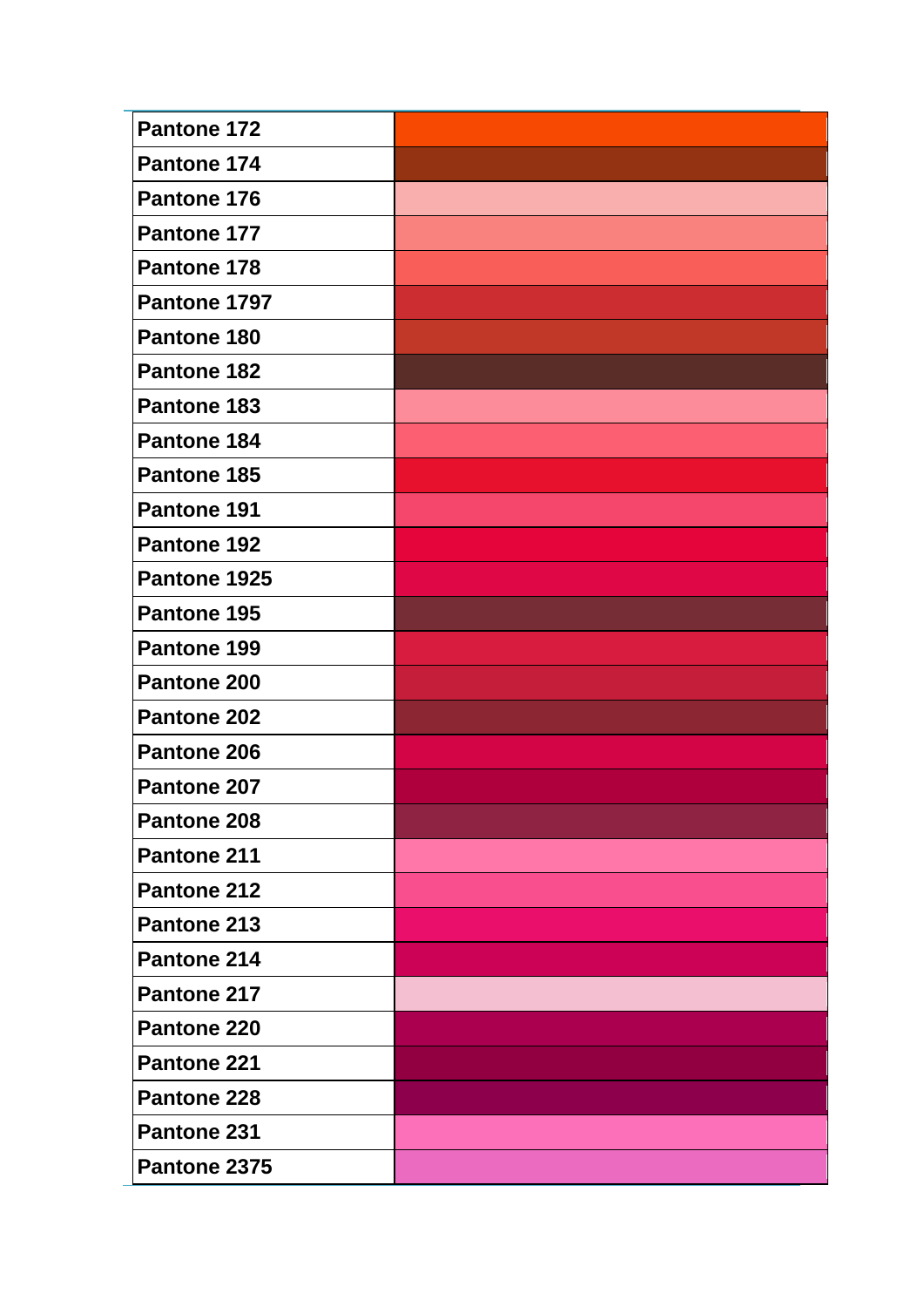| Pantone 244        |  |
|--------------------|--|
| Pantone 246        |  |
| Pantone 250        |  |
| Pantone 2582       |  |
| Pantone 259        |  |
| Pantone 2607       |  |
| Pantone 263        |  |
| Pantone 264        |  |
| Pantone 265        |  |
| Pantone 266        |  |
| Pantone 2665       |  |
| Pantone 2706       |  |
| Pantone 2707       |  |
| Pantone 2716       |  |
| Pantone 2717       |  |
| Pantone 2718       |  |
| Pantone 2726       |  |
| Pantone 2727       |  |
| Pantone 277        |  |
| Pantone 279        |  |
| Pantone 283        |  |
| Pantone 284        |  |
| Pantone 285        |  |
| Pantone 286        |  |
| Pantone 290        |  |
| Pantone 292        |  |
| Pantone 293        |  |
| Pantone 294        |  |
| Pantone 297        |  |
| <b>Pantone 298</b> |  |
| Pantone 2985       |  |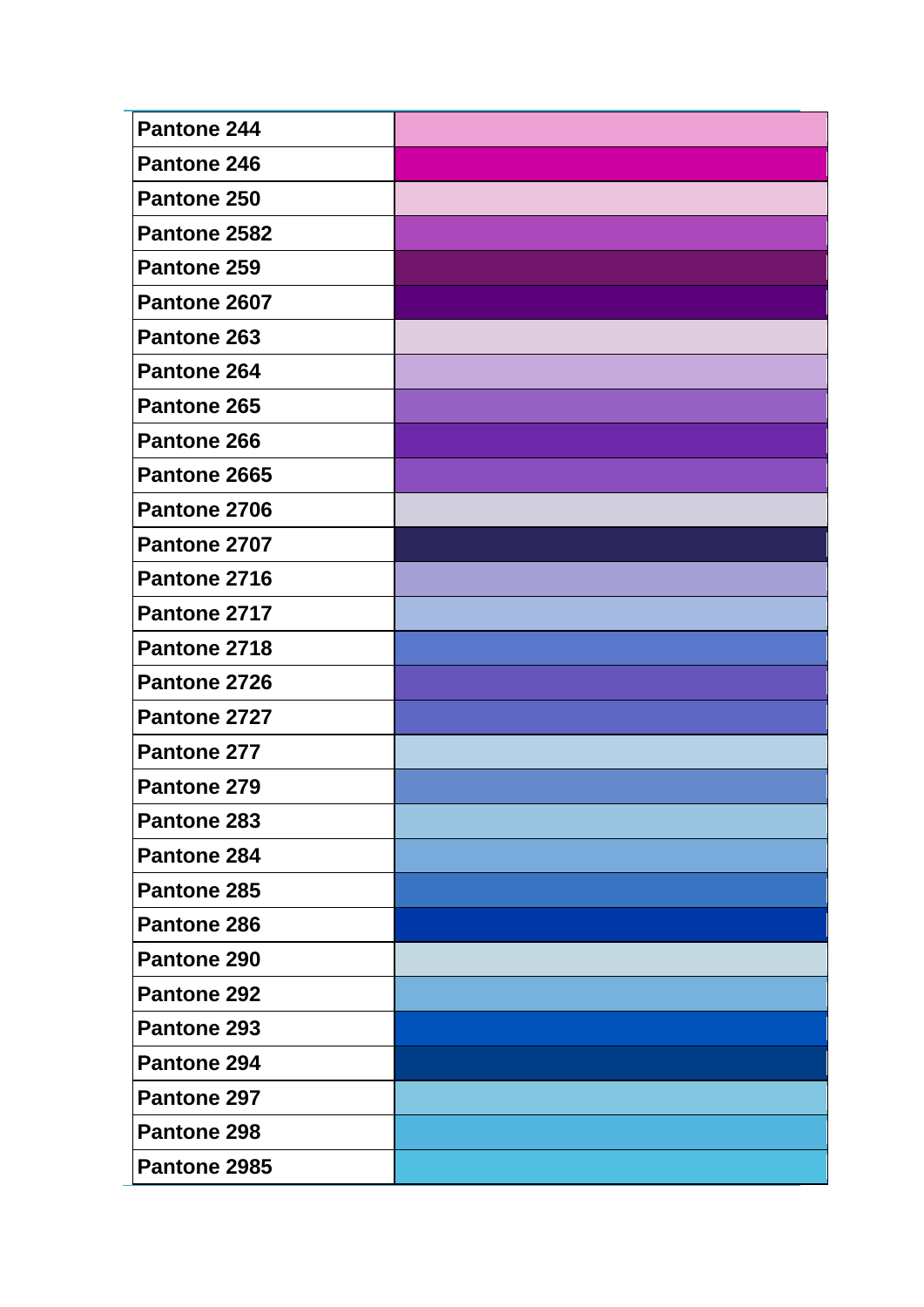| Pantone 299         |  |
|---------------------|--|
| Pantone 300         |  |
| Pantone 301         |  |
| Pantone 304         |  |
| Pantone 306         |  |
| Pantone 310         |  |
| Pantone 3105        |  |
| Pantone 312         |  |
| Pantone 3125        |  |
| Pantone 313         |  |
| Pantone 3145        |  |
| Pantone 3165        |  |
| Pantone 317         |  |
| Pantone 319         |  |
| Pantone 320         |  |
| Pantone 324         |  |
| Pantone 327         |  |
| Pantone 3285        |  |
| <b>PANTONE 3292</b> |  |
| <b>PANTONE 331</b>  |  |
| <b>PANTONE 333</b>  |  |
| <b>PANTONE 335</b>  |  |
| <b>PANTONE 337</b>  |  |
| <b>PANTONE 339</b>  |  |
| <b>PANTONE 340</b>  |  |
| <b>PANTONE 3405</b> |  |
| <b>PANTONE 3415</b> |  |
| <b>PANTONE 346</b>  |  |
| <b>PANTONE 347</b>  |  |
| <b>PANTONE 348</b>  |  |
| <b>PANTONE 351</b>  |  |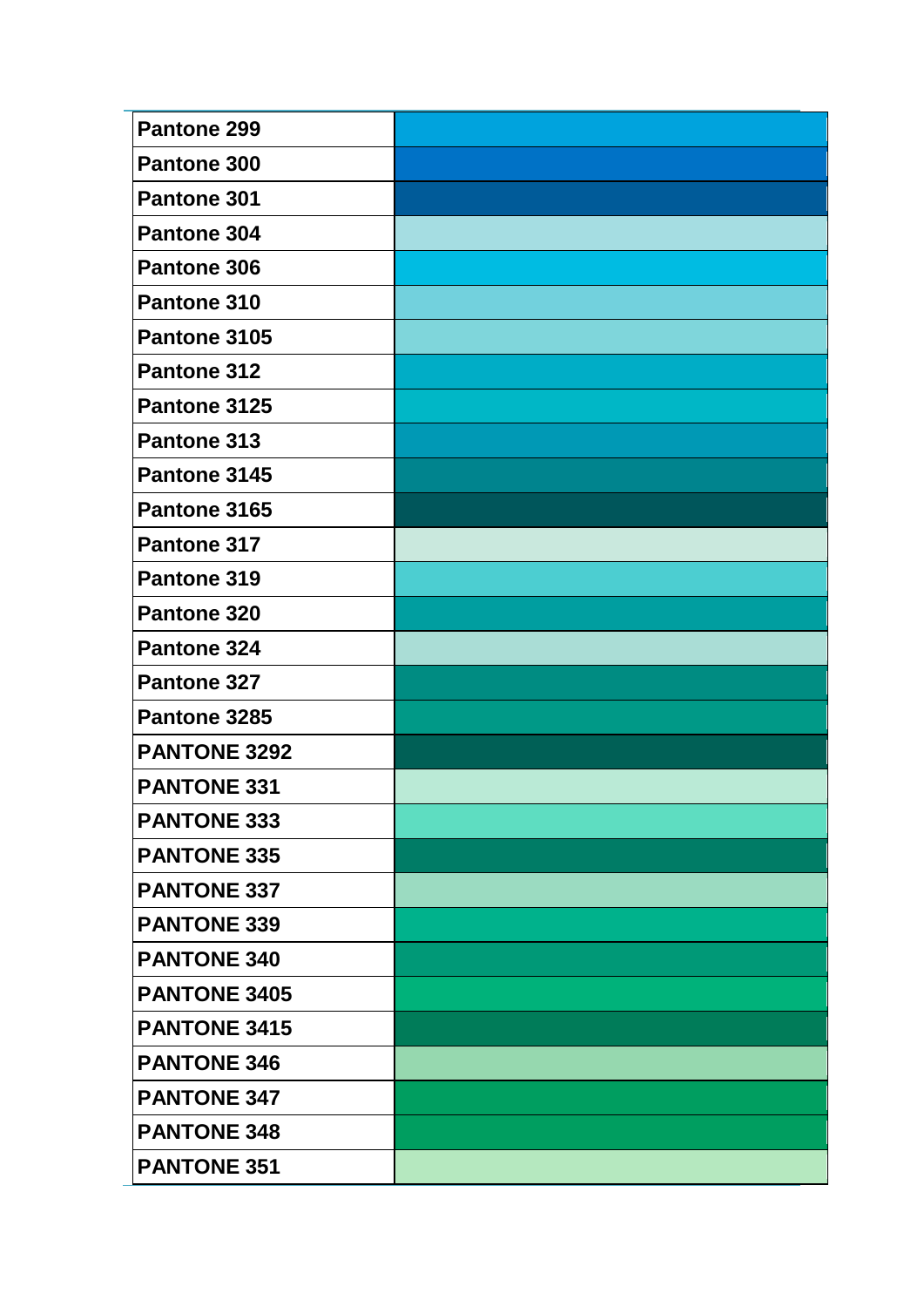| <b>PANTONE 353</b> |  |
|--------------------|--|
| <b>PANTONE 354</b> |  |
| <b>PANTONE 358</b> |  |
| <b>PANTONE 360</b> |  |
| <b>PANTONE 361</b> |  |
| <b>PANTONE 365</b> |  |
| <b>PANTONE 367</b> |  |
| <b>PANTONE 368</b> |  |
| <b>PANTONE 370</b> |  |
| <b>PANTONE 374</b> |  |
| <b>PANTONE 375</b> |  |
| <b>PANTONE 376</b> |  |
| <b>PANTONE 382</b> |  |
| <b>PANTONE 386</b> |  |
| <b>PANTONE 386</b> |  |
| <b>PANTONE 399</b> |  |
| <b>PANTONE 400</b> |  |
| <b>PANTONE 401</b> |  |
| <b>PANTONE 402</b> |  |
| <b>PANTONE 406</b> |  |
| <b>PANTONE 408</b> |  |
| <b>PANTONE 409</b> |  |
|                    |  |
| <b>PANTONE 420</b> |  |
| <b>PANTONE 421</b> |  |
| <b>PANTONE 422</b> |  |
| <b>PANTONE 424</b> |  |
| <b>PANTONE 427</b> |  |
| <b>PANTONE 428</b> |  |
| <b>PANTONE 429</b> |  |
| <b>PANTONE 430</b> |  |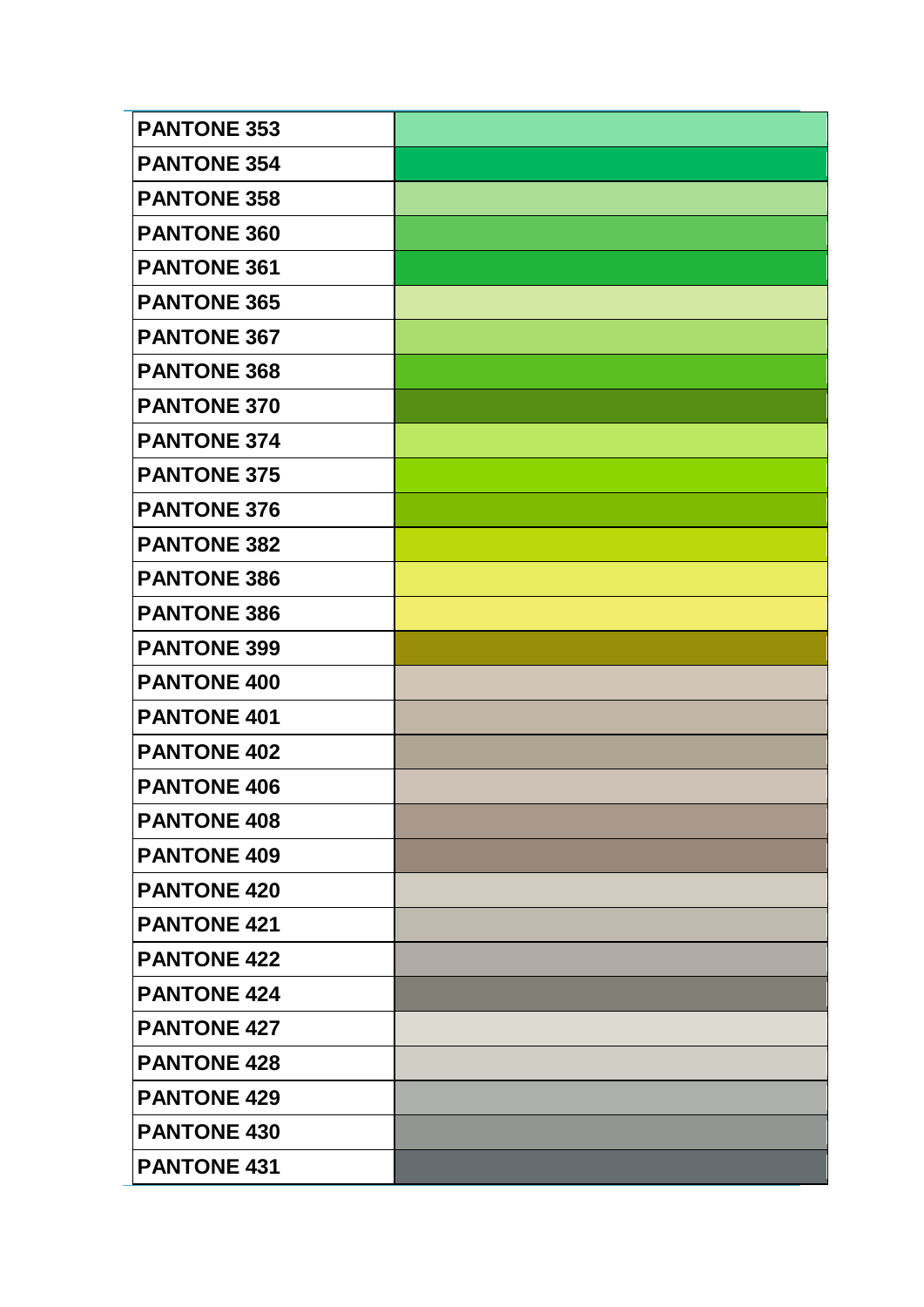| <b>PANTONE 432</b>  |  |
|---------------------|--|
| <b>PANTONE 434</b>  |  |
| <b>PANTONE 435</b>  |  |
| <b>PANTONE 436</b>  |  |
| <b>PANTONE 437</b>  |  |
| <b>PANTONE 440</b>  |  |
| <b>PANTONE 4505</b> |  |
| <b>PANTONE 451</b>  |  |
| <b>PANTONE 452</b>  |  |
| <b>PANTONE 4525</b> |  |
| <b>PANTONE 4535</b> |  |
| <b>PANTONE 454</b>  |  |
| <b>PANTONE 458</b>  |  |
| <b>PANTONE 459</b>  |  |
| <b>PANTONE 464</b>  |  |
| <b>PANTONE 465</b>  |  |
| <b>PANTONE 4655</b> |  |
| <b>PANTONE 466</b>  |  |
| <b>PANTONE 468</b>  |  |
| <b>PANTONE 469</b>  |  |
| <b>PANTONE 470</b>  |  |
| <b>PANTONE 471</b>  |  |
| <b>PANTONE 472</b>  |  |
| <b>PANTONE 473</b>  |  |
| <b>PANTONE 475</b>  |  |
| <b>PANTONE 479</b>  |  |
| <b>PANTONE 480</b>  |  |
| <b>PANTONE 481</b>  |  |
| <b>PANTONE 482</b>  |  |
| <b>PANTONE 484</b>  |  |
| <b>PANTONE 485</b>  |  |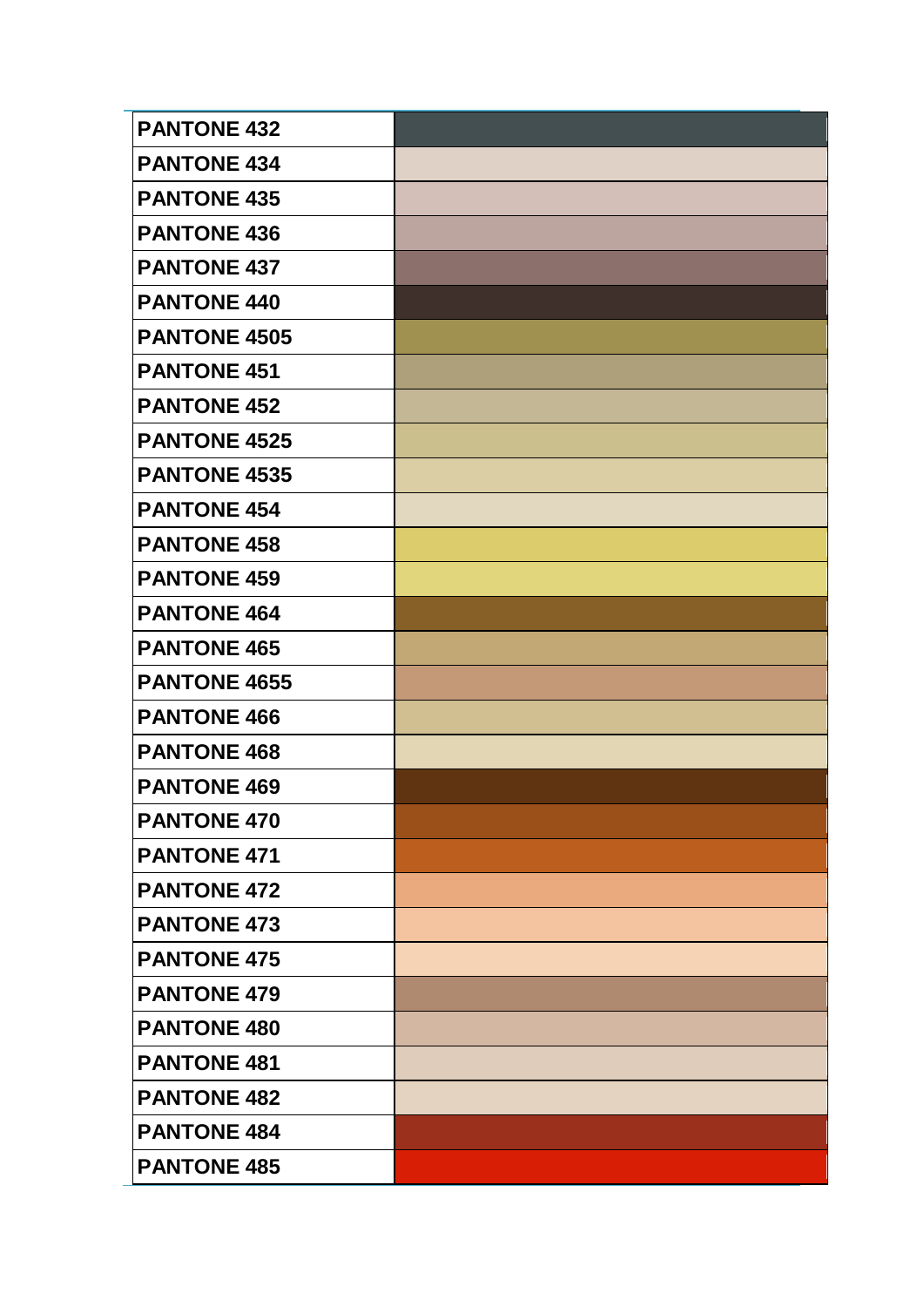| <b>PANTONE 486</b>  |  |
|---------------------|--|
| <b>PANTONE 488</b>  |  |
| <b>PANTONE 489</b>  |  |
| <b>PANTONE 490</b>  |  |
| <b>PANTONE 492</b>  |  |
| <b>PANTONE 493</b>  |  |
| <b>PANTONE 500</b>  |  |
| <b>PANTONE 521</b>  |  |
| <b>PANTONE 523</b>  |  |
| <b>PANTONE 524</b>  |  |
| <b>PANTONE 527</b>  |  |
| <b>PANTONE 528</b>  |  |
| <b>PANTONE 535</b>  |  |
| <b>PANTONE 536</b>  |  |
| <b>PANTONE 537</b>  |  |
| <b>PANTONE 541</b>  |  |
| <b>PANTONE 542</b>  |  |
| <b>PANTONE 5425</b> |  |
| <b>PANTONE 5435</b> |  |
| <b>PANTONE 544</b>  |  |
| <b>PANTONE 5445</b> |  |
| <b>PANTONE 548</b>  |  |
| <b>PANTONE 5483</b> |  |
| <b>PANTONE 549</b>  |  |
| <b>PANTONE 5493</b> |  |
| <b>PANTONE 5497</b> |  |
| <b>PANTONE 550</b>  |  |
| <b>PANTONE 5503</b> |  |
| <b>PANTONE 5507</b> |  |
| <b>PANTONE 552</b>  |  |
| <b>PANTONE 5527</b> |  |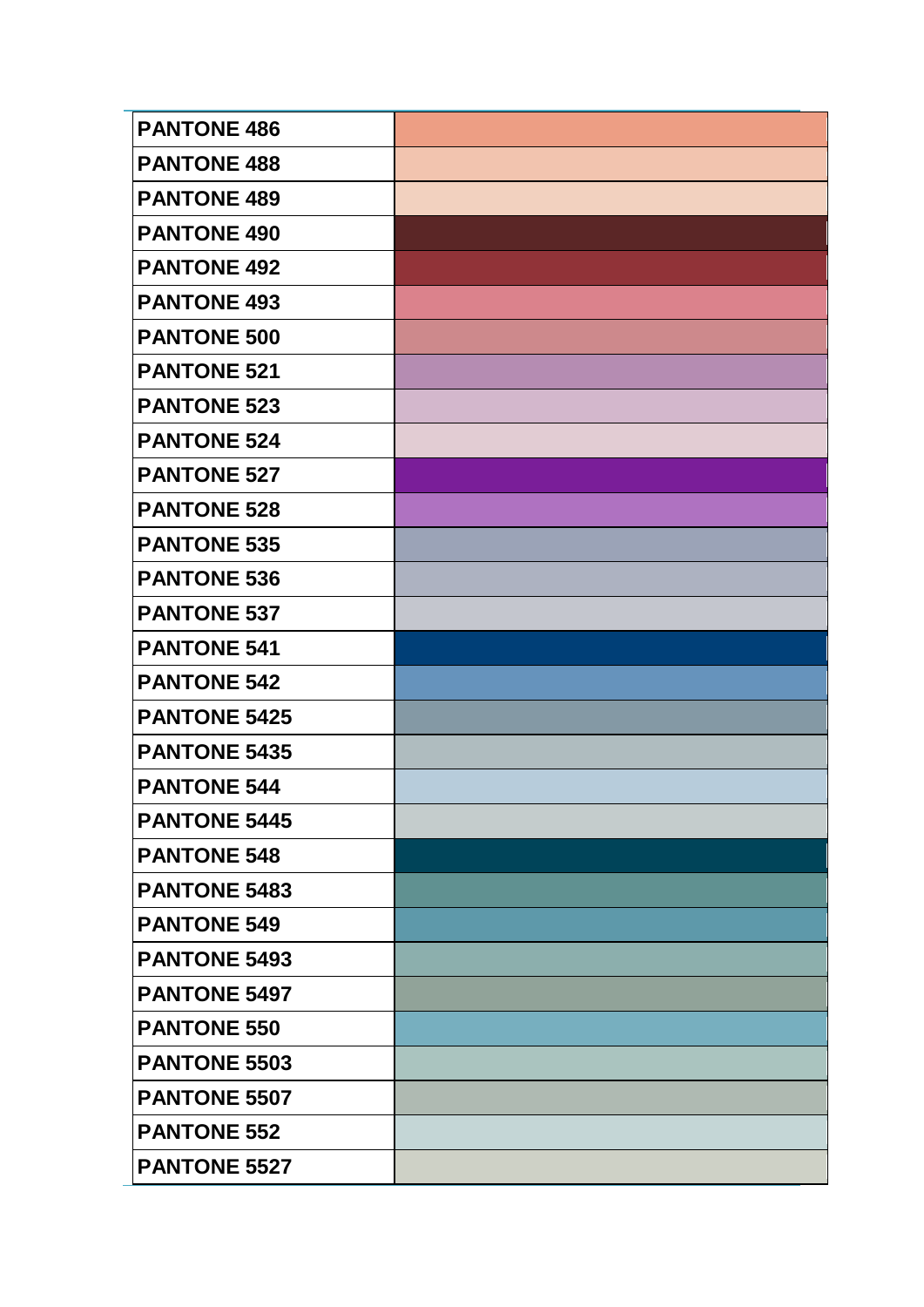| <b>PANTONE 562</b>         |  |
|----------------------------|--|
| <b>PANTONE 563</b>         |  |
| <b>PANTONE 5767</b>        |  |
| <b>PANTONE 583</b>         |  |
| <b>PANTONE 617</b>         |  |
| <b>PANTONE 630</b>         |  |
| <b>PANTONE 631</b>         |  |
| <b>PANTONE 632</b>         |  |
| <b>PANTONE 649</b>         |  |
| <b>PANTONE 650</b>         |  |
| <b>PANTONE 652</b>         |  |
| <b>PANTONE 678</b>         |  |
| <b>PANTONE 679</b>         |  |
| <b>PANTONE 680</b>         |  |
| <b>PANTONE 692</b>         |  |
| <b>PANTONE 693</b>         |  |
| <b>PANTONE 694</b>         |  |
| <b>PANTONE 698</b>         |  |
| <b>PANTONE 701</b>         |  |
| <b>PANTONE 702</b>         |  |
| <b>PANTONE 801</b>         |  |
| <b>PANTONE 802</b>         |  |
| <b>PANTONE 803</b>         |  |
| <b>PANTONE 804</b>         |  |
| <b>PANTONE 805</b>         |  |
| <b>PANTONE 806</b>         |  |
| <b>PANTONE Black</b>       |  |
| <b>PANTONE Black 4</b>     |  |
| <b>PANTONE Black 6</b>     |  |
| <b>PANTONE Blue 072</b>    |  |
| <b>PANTONE Cool Gray 1</b> |  |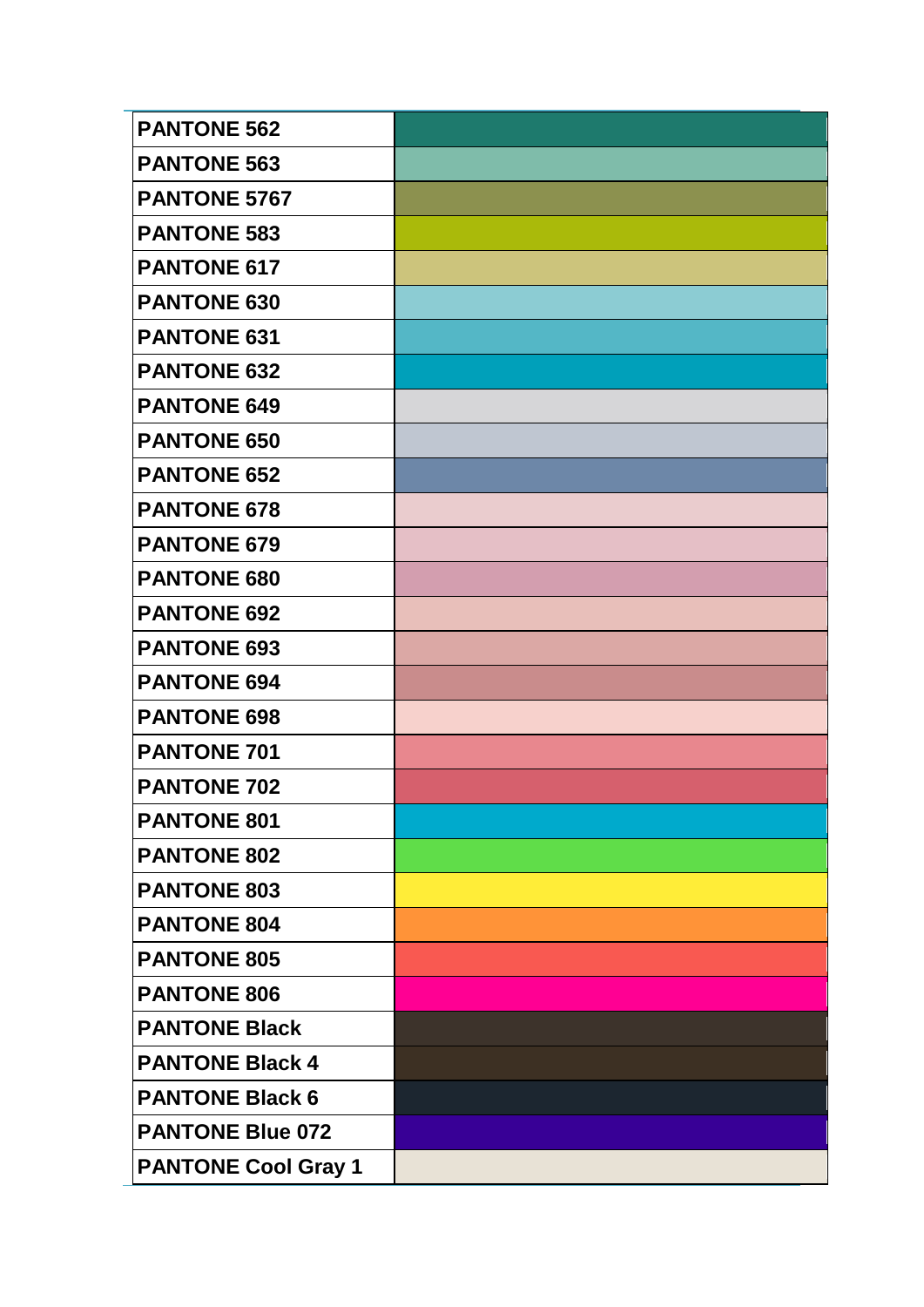| <b>PANTONE Cool Gray 10</b>              |  |
|------------------------------------------|--|
| <b>PANTONE Cool Gray 11</b>              |  |
| <b>PANTONE Cool Gray 2</b>               |  |
| <b>PANTONE Cool Gray 3</b>               |  |
| <b>PANTONE Cool Gray 4</b>               |  |
| <b>PANTONE Cool Gray 5</b>               |  |
| <b>PANTONE Cool Gray 6</b>               |  |
| <b>PANTONE Cool Gray 7</b>               |  |
| <b>PANTONE Cool Gray 8</b>               |  |
| <b>PANTONE Cool Gray 9</b>               |  |
| <b>PANTONE Green</b>                     |  |
| <b>PANTONE Orange 021</b>                |  |
| <b>PANTONE Process Black</b>             |  |
| <b>PANTONE Process Blue</b>              |  |
| <b>PANTONE Process Cyan</b>              |  |
| <b>PANTONE Process</b><br><b>Magenta</b> |  |
| <b>PANTONE Process</b><br><b>Yellow</b>  |  |
| <b>PANTONE Purple</b>                    |  |
| <b>PANTONE Red 032</b>                   |  |
| <b>PANTONE Reflex Blue</b>               |  |
| <b>PANTONE Rhodamine</b><br>Red          |  |
| <b>PANTONE Rubine Red</b>                |  |
| <b>PANTONE Warm Grey 1</b>               |  |
| <b>PANTONE Warm Grey 10</b>              |  |
| <b>PANTONE Warm Grey 11</b>              |  |
| <b>PANTONE Warm Grey 2</b>               |  |
| <b>PANTONE Warm Grey 3</b>               |  |
| <b>PANTONE Warm Grey 4</b>               |  |
| <b>PANTONE Warm Grey 5</b>               |  |